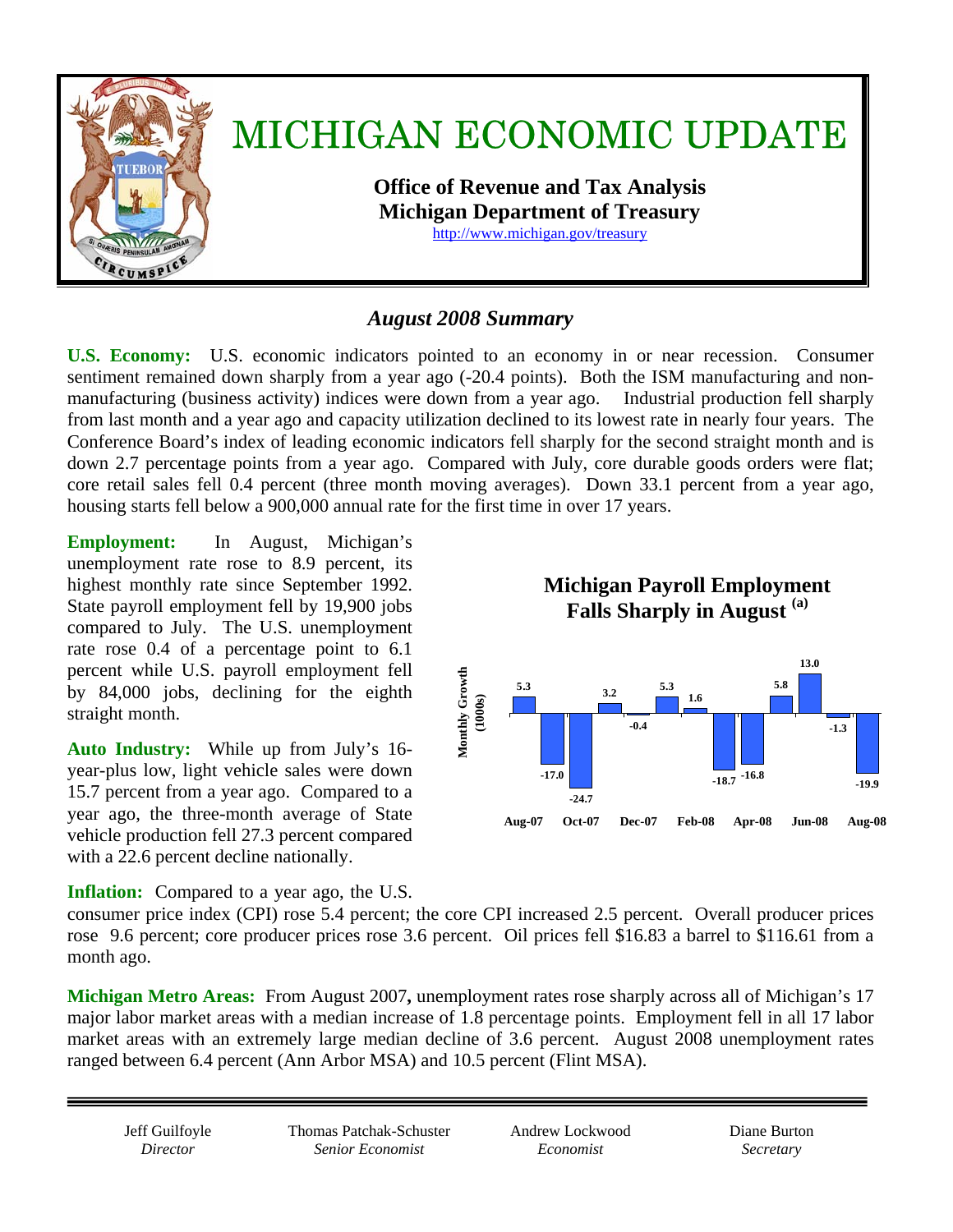## **Labor Market Statistics**

• Michigan's August monthly unemployment rate increased by 0.4 percentage points to 8.9 percent from last month and the current Michigan jobless rate is 1.7 percentage points above a year ago. The August U.S. unemployment rate increased 0.4 percentage points to 6.1 percent and was 1.4 percentage points above a year ago. Monthly unemployment rates fluctuate due to statistical sampling errors and data revisions.



## **Michigan and U.S. Monthly Unemployment Rates 2005 to 2008**

Source: Michigan Dept. of Labor and Economic Growth and Bureau of Labor Statistics, U.S. Dept. of Labor

- In August, the number of people employed in Michigan was 4,504,000, down 36,000 from last month, while the labor force decreased by 16,000. The statewide total number of unemployed increased by 20,000 to 439,000.
- United States household employment totaled 145.5 million persons in August, down 342,000 from July. The labor force grew by 250,000 from last month, which meant that there were 592,000 more unemployed people nationally, compared to July.

|                          |         | June  | July                    | Aug   | <b>Change From</b> |             |                  |          |
|--------------------------|---------|-------|-------------------------|-------|--------------------|-------------|------------------|----------|
|                          | 2007    |       |                         |       | <b>Prior Month</b> |             | <b>Last Year</b> |          |
|                          | Average | 2008  | 2008                    | 2008  | Level              | $\%$        | Level            | $\%$     |
| Michigan                 |         |       |                         |       |                    |             |                  |          |
| Labor Force              | 5,020   | 4.990 | 4.959                   | 4.943 | $-16$              | $-0.3\%$    | $-73$            | $-1.5\%$ |
| Employed                 | 4,660   | 4,567 | 4.540                   | 4,504 | $-36$              | $-0.8\%$    | $-150$           | $-3.2\%$ |
| Unemployed               | 360     | 423   | 419                     | 439   | 20                 | 4.8%        | 77               | 21.1%    |
| <b>Unemployment Rate</b> | 7.2%    | 8.5%  | 8.5%                    | 8.9%  | n.a.               | $0.4\%$ pts | n.a.             | 1.7%     |
| <b>United States</b>     |         |       |                         |       |                    |             |                  |          |
| Labor Force              | 153,124 |       | 154,390 154,603 154,853 |       | 250                | 0.2%        | 3,155            | 2.1%     |
| Employed                 | 146,047 |       | 145,891 145,819 145,477 |       | $-342$             | $-0.2\%$    | 898              | $0.6\%$  |
| Unemployed               | 7.078   | 8.499 | 8.784                   | 9.376 | 592                | 6.7%        | 2,257            | 31.7%    |
| <b>Unemployment Rate</b> | 4.6%    | 5.5%  | 5.7%                    | 6.1%  | n.a.               | $0.4\%$ pts | n.a.             | 1.4%     |
|                          |         |       |                         |       |                    |             |                  |          |

### **Employment by Place of Residence** (in thousands)<sup>(a)</sup>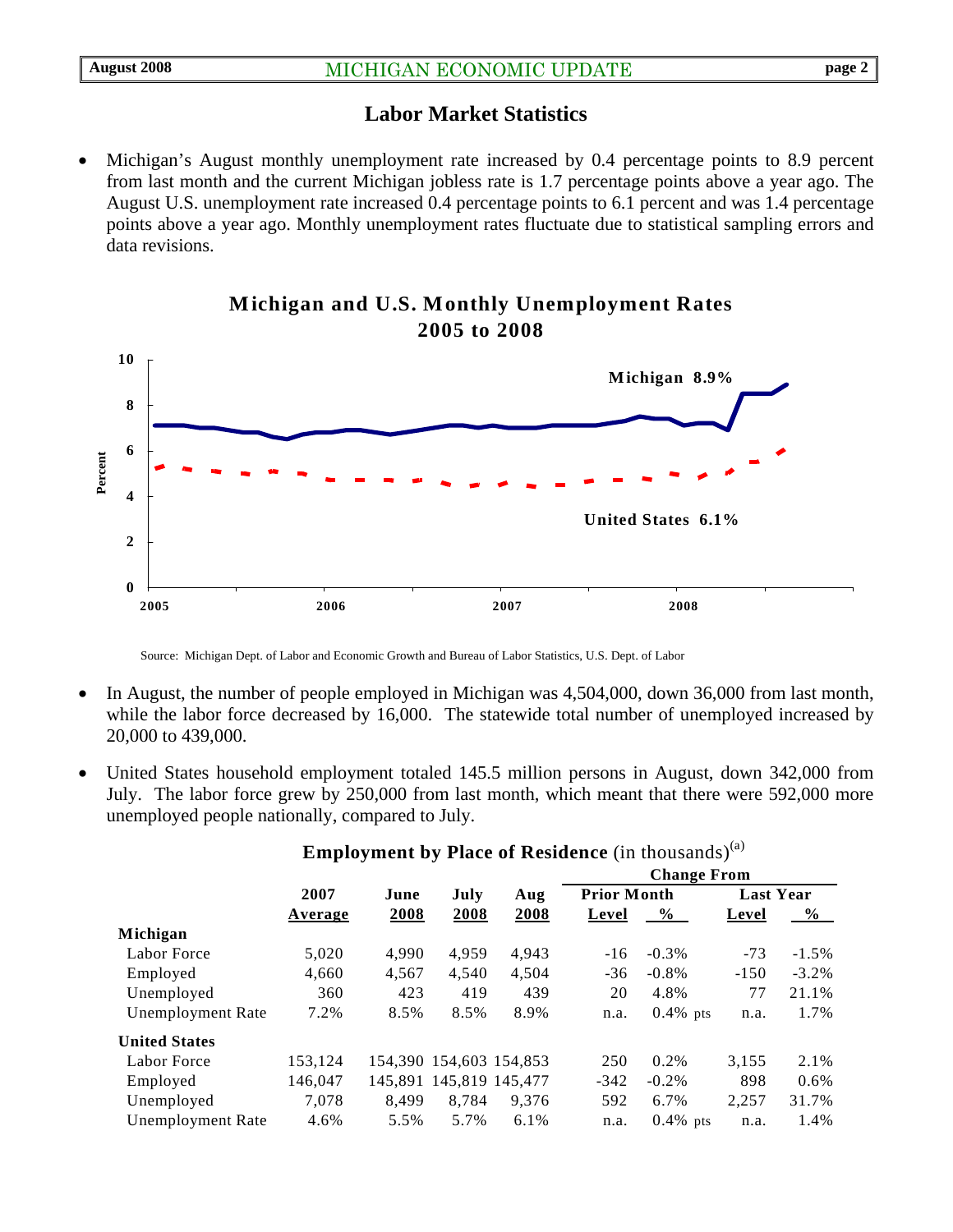## **Employment by Place of Work**

• From August 2007 to August 2008, Michigan wage and salary employment decreased 70,000 (1.6 percent).State wage and salary employment decreased 20,000 from July. Nationally, August 2008 wage and salary employment fell 283,000 (0.2 percent) from a year ago and was down 84,000 from last month.

> **Wage and Salary Employment Growth August 2007 to August 2008**



- In the goods-producing sector, Michigan employment fell 7.2 percent from a year ago while private service-producing sector employment decreased 0.3 percent compared to last year. From a year ago, August national employment in the goods-producing sector fell 3.6 percent but increased 0.2 percent in the private service-producing sector.
- Manufacturing weekly hours decreased by 1.0 hours in Michigan compared to last year.

|                                   | Michigan        |             |             |                                 | <b>United States</b> |             |             |                          |  |
|-----------------------------------|-----------------|-------------|-------------|---------------------------------|----------------------|-------------|-------------|--------------------------|--|
|                                   | 2007<br>Average | Aug<br>2007 | Aug<br>2008 | <b>Percent</b><br><b>Change</b> | 2007<br>Average      | Aug<br>2007 | Aug<br>2008 | Percent<br><b>Change</b> |  |
| Wage & Salary Employment          | 4,262           | 4,267       | 4.197       | $-1.6\%$                        | 137.623              | 137.756     | 137.473     | $-0.2\%$                 |  |
| Goods Producing                   | 791             | 788         | 731         | $-7.2%$                         | 22,221               | 22,176      | 21,386      | $-3.6\%$                 |  |
| Manufacturing                     | 617             | 615         | 575         | $-6.5\%$                        | 13,884               | 13,844      | 13,428      | $-3.0\%$                 |  |
| <b>Private Service Producing</b>  | 2,814           | 2,815       | 2.806       | $-0.3%$                         | 93.199               | 93,368      | 93,601      | 0.2%                     |  |
| Trade, Trans. & Utilities         | 788             | 787         | 780         | $-0.9\%$                        | 26,608               | 26,640      | 26,357      | $-1.1\%$                 |  |
| <b>Services</b>                   | 1,750           | 1,751       | 1,756       | 0.3%                            | 55,254               | 55,392      | 56,052      | 1.2%                     |  |
| Local, State & Fed. Gov't         | 657             | 666         | 660         | $-0.9\%$                        | 22,203               | 22,212      | 22,486      | 1.2%                     |  |
| <b>Manufacturing Weekly Hours</b> | 42.5            | 42.6        | 41.6        | $-1.0$ hrs                      | 41.2                 | 41.3        | 40.9        | $-0.4$ hrs               |  |

#### **Establishment Employment** (in thousands)<sup>(b)</sup>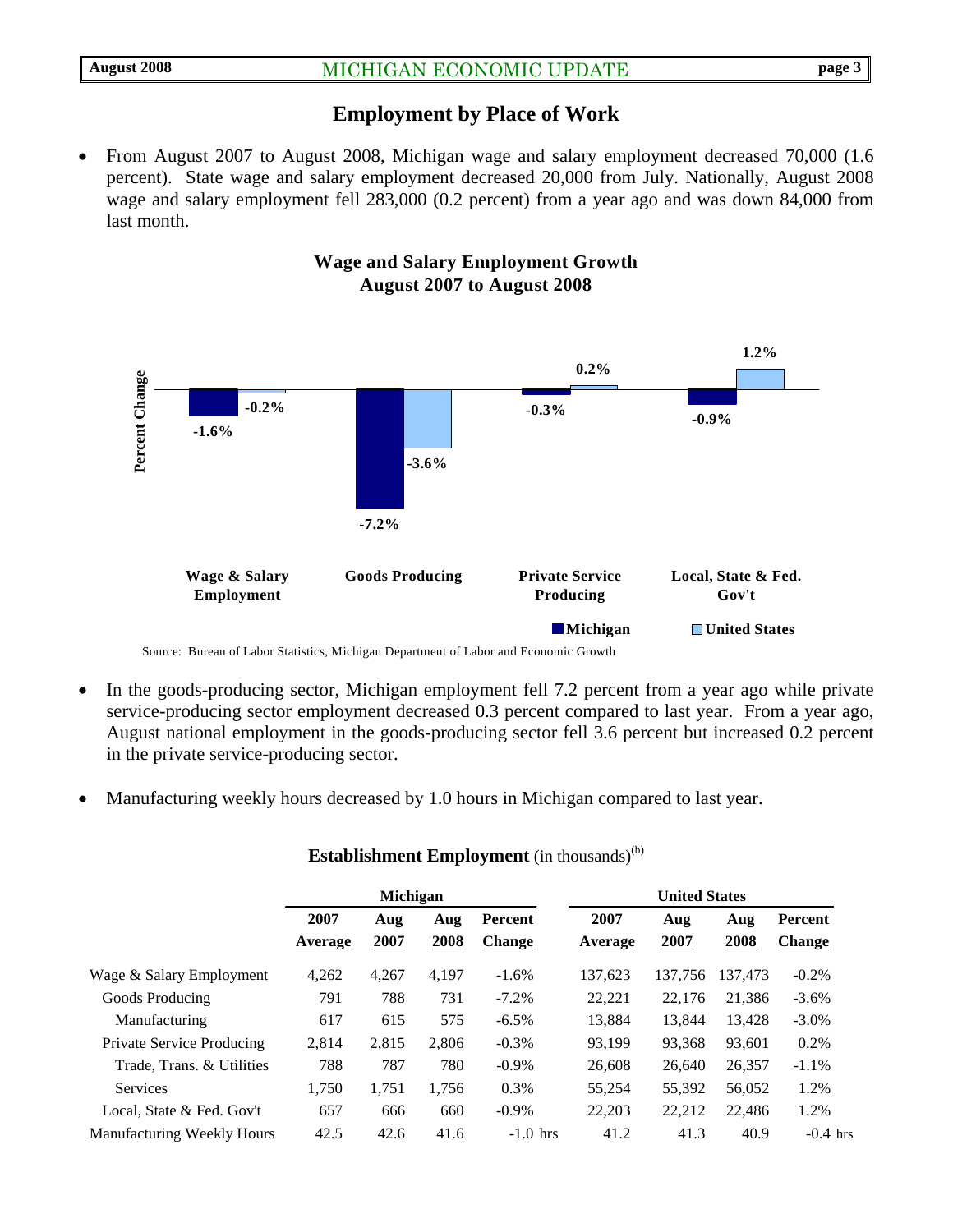### **Motor Vehicle Industry Sales**

- At a 13.7 million unit annual rate, August 2008 light vehicle sales were up 9.4 percent compared to June but fell 15.7 percent compared to a year ago. Domestic sales were down 17.8 percent while foreign sales fell 8.1 percent. Light truck sales were down by more than one-fifth (-21.4 percent), while autos declined by 8.9 percent.
- Year-to-date domestic sales were down 13.9 percent while foreign sales declined 3.6 percent. As a result, the foreign share of U.S. vehicle sales increased by 2.1 percentage points to 25.4 percent. Overall year-to-date auto sales were down 2.6 percent; light truck sales have declined sharply (-19.4 percent). Heavy truck sales are down 20.4 percent through August.
- Due to a lower sales rate, August 2008 days supply of light vehicles rose by 4 days from a year ago to 60 days even while inventories declined by 10.3 percent.



## **Year-to-Date Truck Sales Down Sharply Compared to a Year Ago**

#### **Motor Vehicle Sales Statistics**

(Millions, unless otherwise specified)

|                                               | 2007           | Jun           | Jul           | Aug           | 3 Month        | $\mathbf{u}$ and $\mathbf{v}$<br><b>Year Ago</b> |               |
|-----------------------------------------------|----------------|---------------|---------------|---------------|----------------|--------------------------------------------------|---------------|
| Motor Vehicle Sales <sup>(c)</sup>            | <b>Average</b> | 2008          | 2008          | 2008          | <b>Average</b> | <b>Level</b>                                     | $\frac{0}{0}$ |
| Autos                                         | 7.6            | 7.5           | 6.9           | 6.8           | 7.1            | (0.7)                                            | $-8.9\%$      |
| Domestics                                     | 5.2            | 4.9           | 4.4           | 4.5           | 4.6            | (0.7)                                            | $-13.1%$      |
| <b>Imports</b>                                | 2.4            | 2.7           | 2.5           | 2.3           | 2.5            | 0.0                                              | 0.7%          |
| <b>Import Share</b>                           | 31.2%          | 35.3%         | 35.8%         | 33.6%         | 34.9%          | $3.2\%$ pts                                      |               |
| <b>Light Trucks</b>                           | 8.5            | 6.1           | 5.6           | 6.9           | 6.2            | (1.9)                                            | $-21.4%$      |
| Domestics                                     | 7.1            | 5.1           | 4.6           | 5.9           | 5.2            | (1.6)                                            | $-21.0%$      |
| Imports                                       | 1.4            | 1.0           | 1.0           | 1.0           | 1.0            | (0.3)                                            | $-23.4%$      |
| <b>Import Share</b>                           | 16.3%          | 16.9%         | 17.5%         | 14.4%         | 16.2%          | $-0.4\%$ pts                                     |               |
| <b>Total Light Vehicles</b>                   | 16.1           | 13.6          | 12.5          | 13.7          | 13.3           | (2.5)                                            | $-15.7\%$     |
| <b>Heavy Trucks</b>                           | 0.4            | 0.3           | 0.3           | 0.3           | 0.3            | (0.0)                                            | $-12.7%$      |
| <b>Total Vehicles</b>                         | 16.5           | 13.9          | 12.8          | 14.0          | 13.6           | (2.6)                                            | $-15.6%$      |
| U.S. Light Vehicle Inventories <sup>(d)</sup> |                | <b>Jun-08</b> | <b>Jul-08</b> | <b>Aug-08</b> | 3 Month        | <b>Change</b>                                    |               |
| Total Car                                     | 1.374          | 1.170         | 1.113         | 1.092         | 1.125          | $-0.105$                                         |               |
| Days Supply                                   | 56             | 42            | 46            | 47            | 45             | $0 \text{ days}$                                 |               |
| <b>Total Truck</b>                            | 1.957          | 1.996         | 1.875         | 1.666         | 1.846          | $-0.212$                                         |               |
| Days Supply                                   | 71             | 92            | 96            | 73            | 87             | 9 days                                           |               |

**Change from**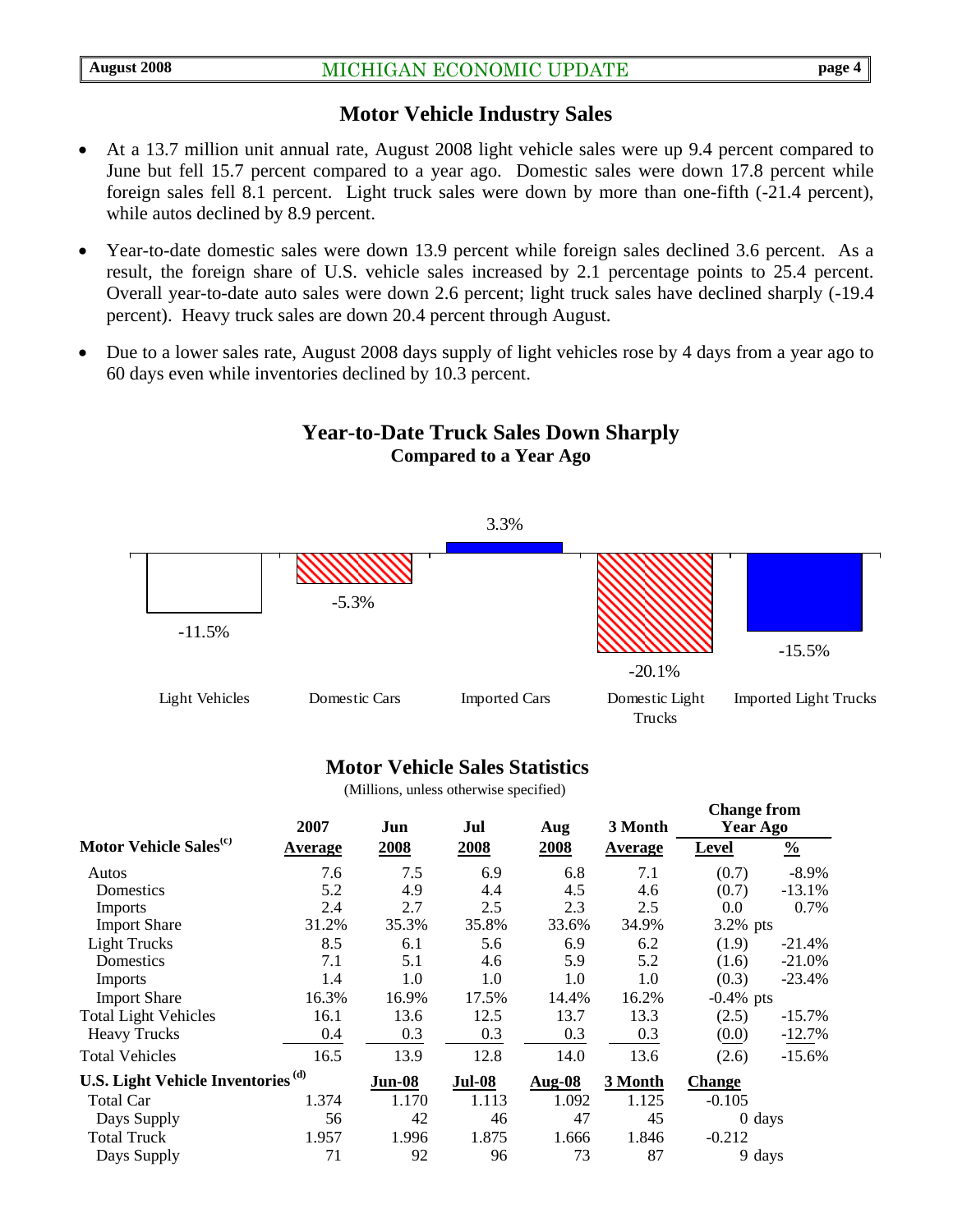## **Motor Vehicle Industry Production**

- At 144,258 units, August 2008 Michigan motor vehicle production declined 35.2 percent from a year ago compared with a 33.1 percent drop nationally. Michigan's share of national production fell 0.7 of a percentage point to 20.8 percent.
- Compared with a year ago, Michigan car production was down 3.5 percent while State truck production was down by more than half (-59.8 percent). Nationally, car production was down 4.5 percent and truck production decreased by nearly half (-48.5 percent).
- The three-month moving average of Michigan vehicle production was down 27.3 percent from a year ago; national production fell 22.6 percent. Year-to-date, Michigan has comprised 20.6 percent of U.S. vehicle production.

## **Michigan Vehicle Production Down Sharply U.S. Vehicle Production Also Down Substantially (e,f)**



## **Motor Vehicle Production Statistics**

| (Thousands, unless otherwise specified) |                |       |       |       |                | <b>Change from</b><br><b>Year Ago</b> |               |
|-----------------------------------------|----------------|-------|-------|-------|----------------|---------------------------------------|---------------|
|                                         | 2007           | Jun   | Jul   | Aug   | 3 Month        | for the Month                         |               |
| <b>U.S. Production</b> (e)              | <b>Average</b> | 2008  | 2008  | 2008  | <b>Average</b> | <b>Level</b>                          | $\frac{0}{0}$ |
| Autos                                   | 325.2          | 331.3 | 277.6 | 347.2 | 318.7          | (16.5)                                | $-4.5\%$      |
| Trucks                                  | 582.8          | 497.1 | 303.9 | 347.8 | 382.9          | (328.0)                               | $-48.5%$      |
| Total                                   | 908.0          | 828.4 | 581.5 | 695.0 | 701.6          | (344.5)                               | $-33.1\%$     |
| Michigan Production <sup>(f)</sup>      |                |       |       |       |                |                                       |               |
| <b>Autos</b>                            | 84.1           | 92.1  | 61.7  | 93.8  | 82.5           | (3.4)                                 | $-3.5%$       |
| Trucks                                  | 110.2          | 82.6  | 37.0  | 50.5  | 56.7           | (75.0)                                | $-59.8%$      |
| Total                                   | 194.3          | 174.7 | 98.7  | 144.3 | 139.2          | (78.4)                                | $-35.2\%$     |
| Michigan as % of U.S.                   | 21.4%          | 21.1% | 17.0% | 20.8% | 19.8%          | $-0.7\%$ pts                          |               |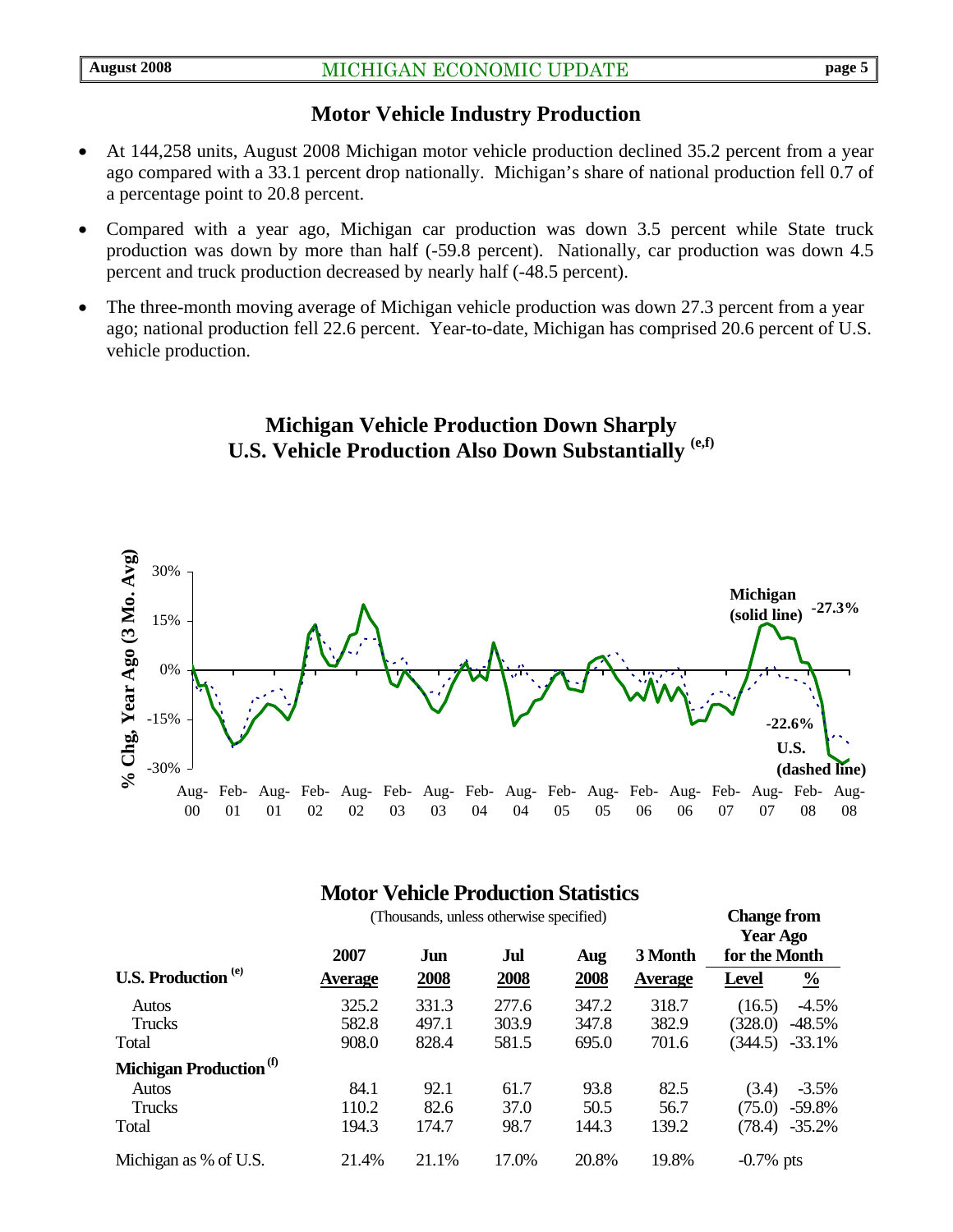## **August Unemployment Rates Rose in All Major Michigan Labor Market Areas**  (Not Seasonally Adjusted)

Compared to a year ago, unemployment rates rose in all 17 major Michigan labor market areas. The median unemployment rate increase was 1.8 percentage points. Three areas saw rate increases exceeding 2.0 percentage points: Monroe MSA (3.5 percentage points), Flint MSA (2.6 percentage points) and Niles-Benton Harbor MSA (2.1 percentage points).

Between August 2007 and August 2008, employment fell in all 17 major labor market areas with declines exceeding 2.0 percent in 16 areas and a median employment decline of 3.6 percent. Five areas saw declines greater than 4.0 percent: Flint MSA (-6.4 percent), Saginaw-Saginaw Township MSA (-4.6 percent), Monroe (-4.3 percent), Niles-Benton Harbor MSA (-4.2 percent) and Battle Creek MSA (-4.1 percent). Sixteen areas saw a labor force decline with a median reduction of 1.9 percent. Four areas saw more than a 2.0 percent labor force reduction: Flint MSA (-3.6 percent), Saginaw-Saginaw Township MSA (-2.8 percent), Battle Creek MSA (-2.6 percent) and Lansing-East Lansing (-2.3 percent).

Compared to July 2008, non-seasonally adjusted unemployment rates declined in all 17 areas with a median rate decline of 0.6 of a percentage point. August 2008 unemployment rates ranged between 6.4 percent (Ann Arbor MSA) to 10.5 percent (Flint MSA).

Between August 2007 and August 2008, the unemployment rate rose in 82 Michigan counties and fell in one county. Seventy-four counties saw greater than a 1.0 percentage point increase. The median county unemployment rate change was a 1.6 percentage point increase. Non-seasonally adjusted county unemployment rates ranged between 4.5 percent (Mackinac) and 12.5 percent (Baraga).

## Local Area Unemployment Rates<sup>(g)</sup>

|                             | Aug<br>2007 | Jul<br>2008 | Aug<br>2008 |
|-----------------------------|-------------|-------------|-------------|
| <b>Local Area</b>           | Rate        | Rate        | Rate        |
| Michigan                    | 6.9%        | 9.1%        | 8.5%        |
| Ann Arbor                   | 4.9%        | 6.9%        | 6.4%        |
| <b>Battle Creek</b>         | 6.5%        | 8.8%        | 8.0%        |
| <b>Bay City</b>             | 6.1%        | 8.5%        | 7.7%        |
| Detroit-Warren-Livonia      | 7.8%        | 9.4%        | 8.8%        |
| Flint                       | 7.9%        | 12.3%       | 10.5%       |
| <b>Grand Rapids-Wyoming</b> | 5.8%        | 8.0%        | 7.4%        |
| <b>Holland-Grand Haven</b>  | 5.3%        | 7.7%        | 7.2%        |
| Jackson                     | 7.5%        | 9.7%        | 9.2%        |
| Kalamazoo-Portage           | 5.3%        | 7.8%        | 7.1%        |
| <b>Lansing-East Lansing</b> | 5.6%        | 7.7%        | 7.2%        |
| Monroe                      | 6.5%        | 10.8%       | 10.0%       |
| Muskegon-Norton Shores      | 7.1%        | 9.9%        | 9.1%        |
| Niles-Benton Harbor         | 6.1%        | 9.0%        | 8.2%        |
| Saginaw-Saginaw Township    | 6.7%        | 9.5%        | 8.5%        |
| <b>Upper Penisula</b>       | 6.2%        | 7.9%        | 7.6%        |
| Northeast Lower Mich        | 7.5%        | 9.9%        | 9.3%        |
| Northwest Lower Mich.       | 6.2%        | 8.3%        | 8.0%        |

**Unemployment Rate Change August 2008 (g)**

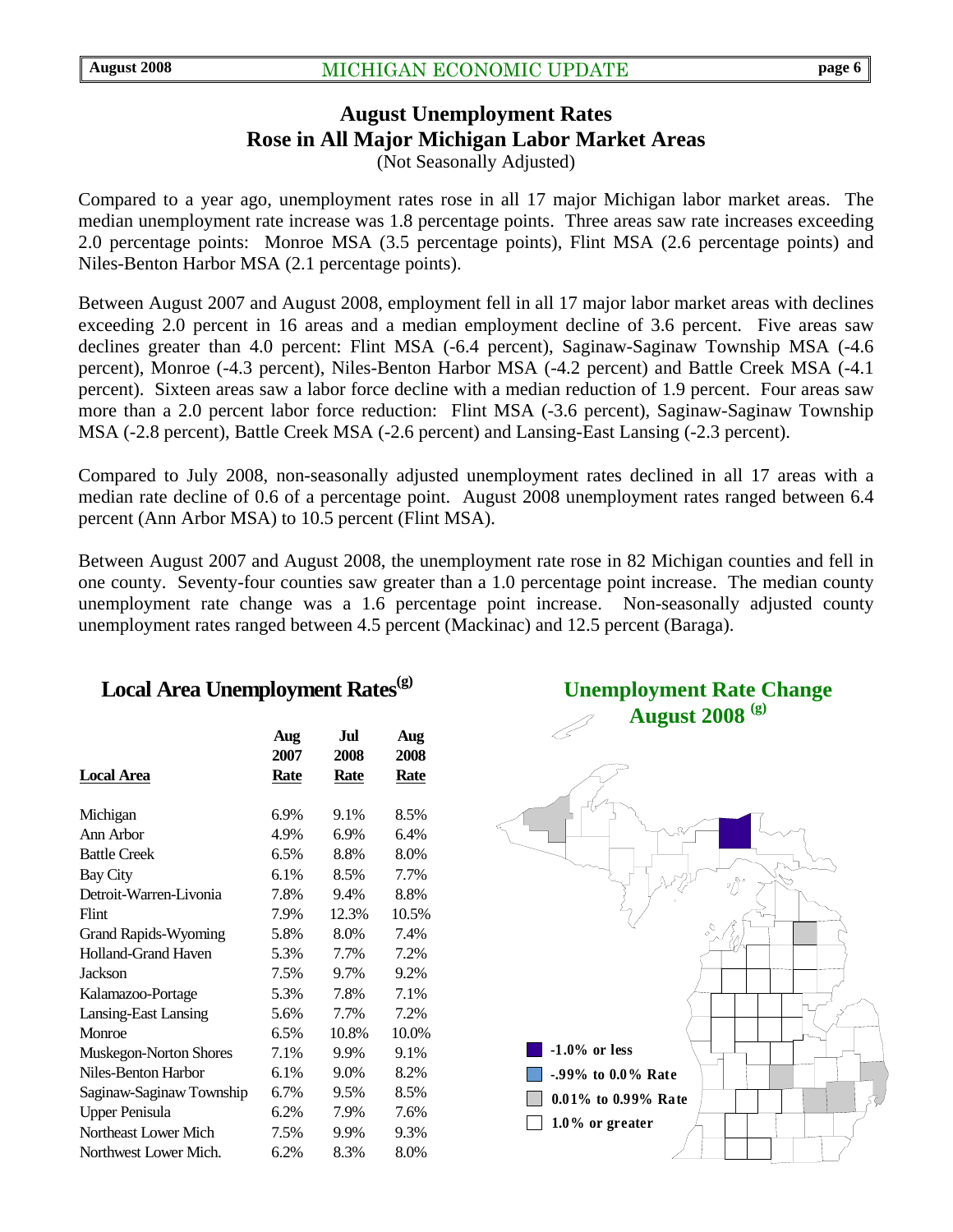# **U.S. Economic Conditions**

|                                                |                |                                             |                |                | <b>Change from</b>      |
|------------------------------------------------|----------------|---------------------------------------------|----------------|----------------|-------------------------|
|                                                | <b>May-08</b>  | <b>Jun-08</b>                               | <b>Jul-08</b>  | <b>Aug-08</b>  | <b>Year Ago</b>         |
| <b>KEY ECONOMIC INDICATORS</b>                 |                |                                             |                |                |                         |
| Consumer Sentiment <sup>(h)</sup>              | 59.8           | 56.4                                        | 61.2           | 63.0           | $-20.4$ points          |
| ISM Manufacturing Index <sup>(i)</sup>         | 49.6           | 50.2                                        | 50.0           | 49.9           | $-1.3$ points           |
| ISM Non Manufacturing Index <sup>(i)</sup>     | 53.6           | 49.9                                        | 49.6           | 51.6           | $-4.7$ points           |
|                                                |                |                                             |                |                |                         |
| Business Executives' Confidence <sup>(j)</sup> | 2007.3<br>44.0 | 2007.4<br>39.0                              | 2008.1<br>38.0 | 2008.2<br>39.0 |                         |
|                                                |                |                                             |                |                | $-6.0$ points           |
| <b>INFLATION</b> <sup>(k)</sup>                |                |                                             |                |                | <b>Change from</b>      |
| $1982 - 84 = 100$                              | <b>May-08</b>  | <b>Jun-08</b>                               | <b>Jul-08</b>  | <b>Aug-08</b>  | <b>Year Ago</b>         |
|                                                |                |                                             |                |                |                         |
| <b>U.S. Consumer Price Index</b>               | 216.6          | 218.8                                       | 220.0          | 219.1          | 5.4%                    |
| Detroit CPI                                    | <b>NA</b>      | 207.6                                       | <b>NA</b>      | 209.5          | 4.9%                    |
| <b>U.S. Producer Price Index</b>               | 179.6          | 182.5                                       | 185.0          | 182.1          | 9.6%                    |
|                                                |                |                                             |                |                |                         |
| <b>INTEREST RATES</b>                          |                |                                             |                |                |                         |
| 90 Day T-Bill <sup>(l)</sup>                   | 1.71%          | 1.90%                                       | 1.72%          | 1.79%          | $-2.55\%$ points        |
| Aaa Corporate Bonds <sup>(m)</sup>             | 5.57%          | 5.68%                                       | 5.67%          | 5.64%          | $-0.15%$ points         |
| <b>INDUSTRIAL PRODUCTION (m)</b>               | 111.3          | 111.5                                       | 111.6          | 110.3          | $-1.5%$                 |
| <b>CAPACITY UTILIZATION (m)</b>                | 79.7%          | 79.7%                                       | 79.7%          | 78.7%          | $-2.5\%$ points         |
| <b>RETAIL SALES (n)</b>                        | \$383.8        | \$384.1                                     | \$382.2        | \$381.2        | 1.6%                    |
| <b>HOUSING STARTS and SALES</b>                |                |                                             |                |                | % Change From           |
| (Millions Annual Rate)                         | <b>May-08</b>  | <b>Jun-08</b>                               | <b>Jul-08</b>  | Aug-08         | <b>Year Ago</b>         |
| Housing Starts <sup>(o)</sup>                  | 0.982          | 1.089                                       | 0.954          | 0.895          | $-33.1%$                |
| Existing Home Sales <sup>(p)</sup>             | 4.990          | 4.850                                       | 5.020          | 4.910          | $-10.7%$                |
| <b>DURABLE GOODS ORDERS (q)</b>                | \$213.7        | \$216.7                                     | \$218.4        | \$208.5        | $-4.7%$                 |
| PERSONAL INCOME <sup>(c)</sup>                 |                |                                             |                |                | % Change From           |
| (Billions of Dollars)                          | 2007.3         | 2007.4                                      | 2008.1         | <u>2008.2</u>  | <b>Year Ago</b>         |
| Michigan                                       | \$347.5        | \$347.9                                     | \$350.3        | \$356.1        | 3.5%                    |
| U.S.                                           |                | \$11,699.8 \$11,839.4 \$11,933.1 \$12,146.9 |                |                | 5.2%                    |
| <b>GROSS DOMESTIC PRODUCT</b>                  |                |                                             |                |                | <b>Annualized % Chg</b> |
| (Billions of Chained 2000                      | 2007.3         | 2007.4                                      | 2008.1         | 2008.2         | <b>From Last Qtr</b>    |
| Dollars) $(c)$                                 |                | \$11,625.7 \$11,620.7 \$11,646.0 \$11,727.4 |                |                | 2.8%                    |